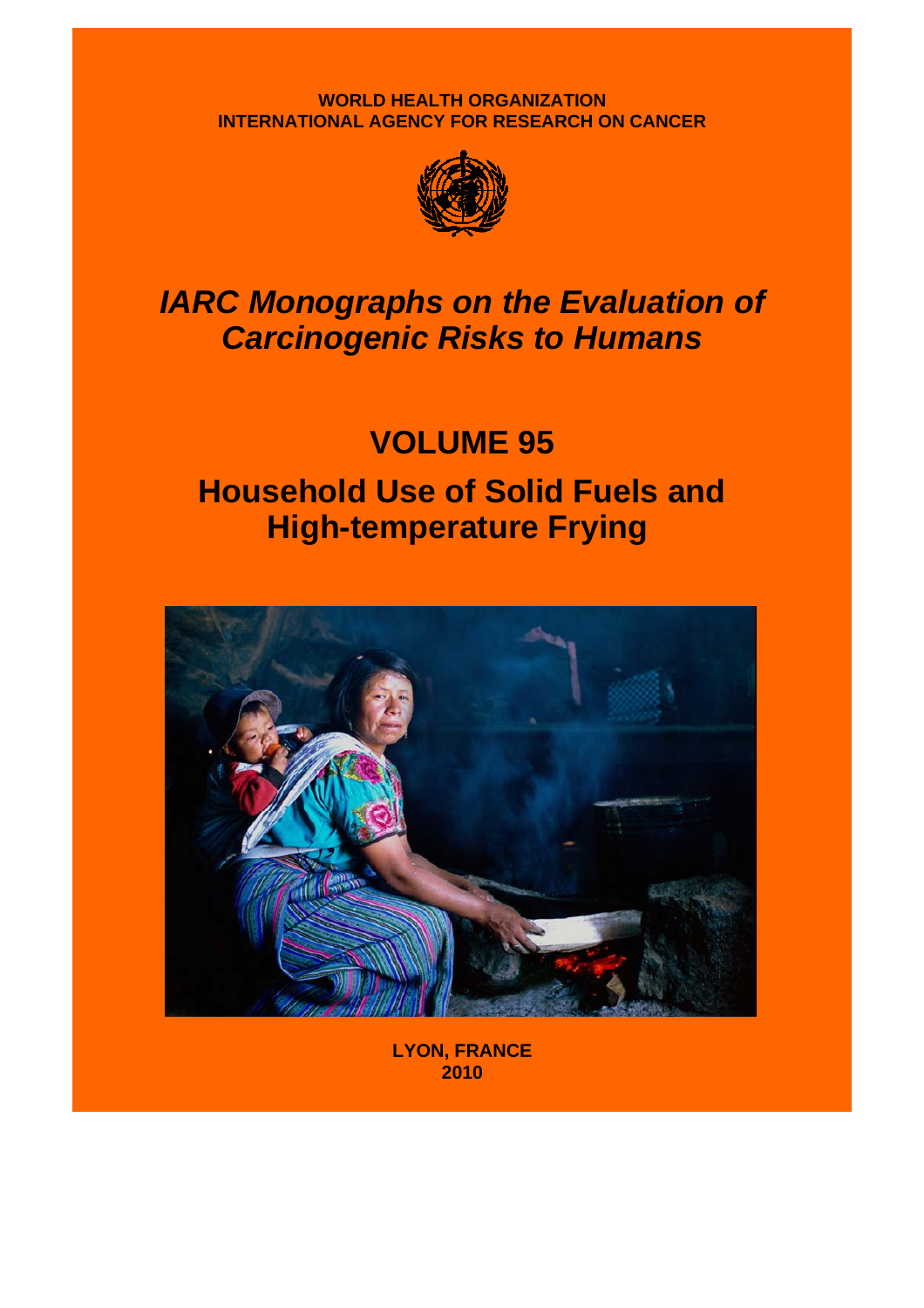#### **WORLD HEALTH ORGANIZATION INTERNATIONAL AGENCY FOR RESEARCH ON CANCER**



### *IARC Monographs on the Evaluation of Carcinogenic Risks to Humans*

### **VOLUME 95**

## **Household Use of Solid Fuels and High-temperature Frying**

This publication represents the views and expert opinions of an IARC Working Group on the Evaluation of Carcinogenic Risks to Humans, which met in Lyon,

10–17 October 2006

2010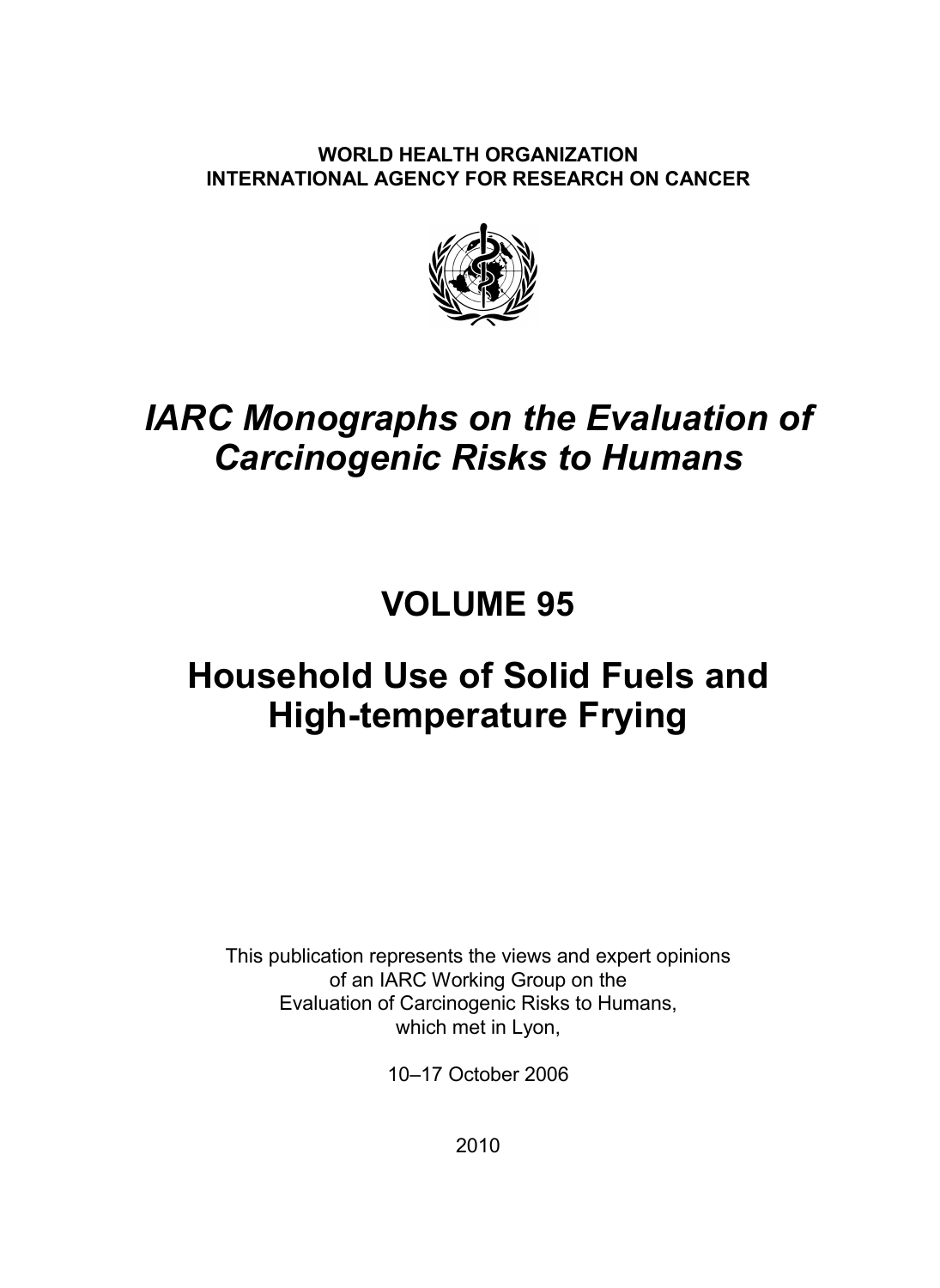#### **IARC MONOGRAPHS**

In 1969, the International Agency for Research on Cancer (IARC) initiated a programme on the evaluation of the carcinogenic risk of chemicals to humans involving the production of critically evaluated monographs on individual chemicals. The programme was subsequently expanded to include evaluations of carcinogenic risks associated with exposures to complex mixtures, lifestyle factors and biological and physical agents, as well as those in specific occupations. The objective of the programme is to elaborate and publish in the form of monographs critical reviews of data on carcinogenicity for agents to which humans are known to be exposed and on specific exposure situations; to evaluate these data in terms of human risk with the help of international working groups of experts in chemical carcinogenesis and related fields; and to indicate where additional research efforts are needed. The lists of IARC evaluations are regularly updated and are available on the Internet at http://monographs.iarc.fr/.

This programme has been supported since 1982 by Cooperative Agreement U01 CA33193 with the United States National Cancer Institute, Department of Health and Human Services. Additional support has been provided since 1986 by the Health, Safety and Hygiene at Work Unit of the European Commission Directorate-General for Employment, Social Affairs and Equal Opportunities, and since 1992 by the United States National Institute of Environmental Health Sciences, Department of Health and Human Services. The contents of this volume are solely the responsibility of the Working Group and do not necessarily represent the official views of the U.S. National Cancer Institute, the U.S. National Institute of Environmental Health Sciences, the U.S. Department of Health and Human Services, or the European Commission Directorate-General for Employment, Social Affairs and Equal Opportunities.

Published by the International Agency for Research on Cancer,

150 cours Albert Thomas, 69372 Lyon Cedex 08, France

<sup>©</sup>International Agency for Research on Cancer, 2010

Distributed by WHO Press, World Health Organization, 20 Avenue Appia, 1211 Geneva 27, Switzerland (tel.: +41 22 791 3264; fax: +41 22 791 4857; e-mail: bookorders@who.int).

Publications of the World Health Organization enjoy copyright protection in accordance with the provisions of Protocol 2 of the Universal Copyright Convention. All rights reserved.

The International Agency for Research on Cancer welcomes requests for permission to reproduce or translate its publications, in part or in full. Requests for permission to reproduce or translate IARC publications – whether for sale or for noncommercial distribution – should be addressed to WHO Press, at the above address (fax: +41 22 791 4806; email: permissions@who.int).

The designations employed and the presentation of the material in this publication do not imply the expression of any opinion whatsoever on the part of the Secretariat of the World Health Organization concerning the legal status of any country, territory, city, or area or of its authorities, or concerning the delimitation of its frontiers or boundaries.

The mention of specific companies or of certain manufacturers' products does not imply that they are endorsed or recommended by the World Health Organization in preference to others of a similar nature that are not mentioned. Errors and omissions excepted, the names of proprietary products are distinguished by initial capital letters.

The IARC Monographs Working Group alone is responsible for the views expressed in this publication.

#### **IARC Library Cataloguing in Publication Data**

Household use of solid fuels and high-temperature frying / IARC Working Group on the Evaluation of Carcinogenic Risks to Humans (2006: Lyon, France)

(IARC monographs on the evaluation of carcinogenic risks to humans; v. 95)

1. Air Pollution, Indoor – analysis 2. Carcinogens 3. Cookery 4. Energy-Generating Resources 5. Fossil Fuels – toxicity 6. Neoplasms – etiology

I. IARC Working Group on the Evaluation of Carcinogenic Risks to Humans II. Series

 ISBN 978 92 832 1295 9 (NLM Classification: W1) ISSN 1017-1606

#### PRINTED IN FRANCE